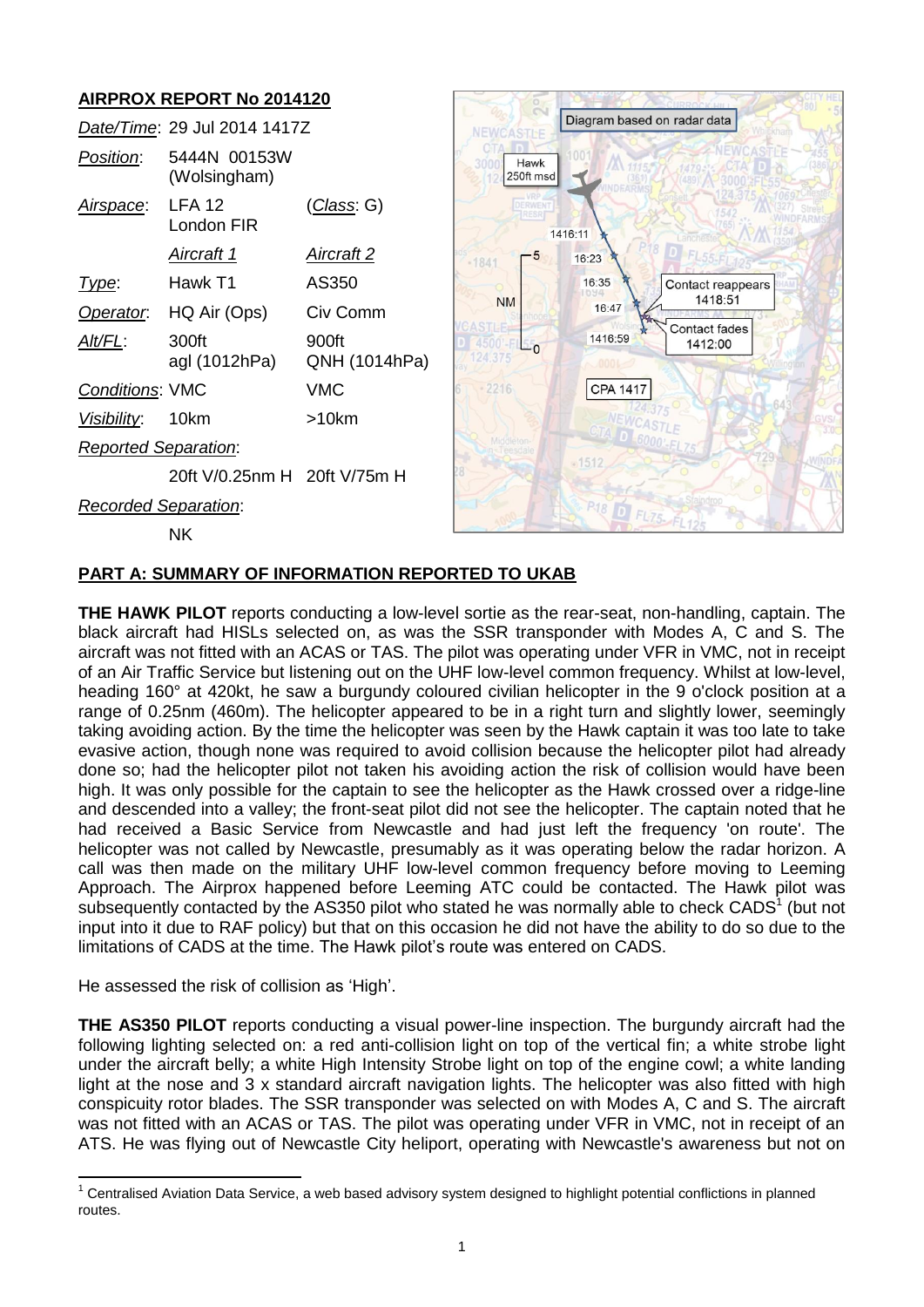their frequency at the time due to the position of his inspection because he assessed that he was too low to achieve RT contact. PINS<sup>2</sup> for his flight had been filed and notified as active. The pilot was seated in the right front seat with one observer in the left front seat. They had inspected a line of 11kV power poles, running approximately west to east, situated 1nm mile east of Wolsingham, county Durham. At the end of the line of poles, the crew were then to inspect a single 11kV power pole which was located behind them, nearly one mile away; the pilot made a 180° turn to the right. Nearing the single power-pole, heading 320° at 40kt, the pilot saw a dark-coloured fast-jet crossing the terrain horizon in his 1 o'clock position, at the same altitude, about 200m away, heading directly towards overhead the single power-pole the helicopter pilot was also flying towards. The helicopter pilot called "Fast Jet!" to the observer and simultaneously banked the helicopter 'very hard right' to avoid the oncoming aircraft. The Hawk passed to the left of the helicopter, totally unseen by the helicopter pilot due to the helicopter's 'belly-up' attitude in the avoiding manoeuvre. The helicopter pilot continued his turn to see the Hawk flying away 'almost straight and level'. He reported the Airprox to Newcastle ATC by telephone after landing.

In subsequent UKAB conversation with the AS350 pilot, it was established that a typical operating height of about 50ft agl would be used when inspecting 11kV power lines, but that this height could be as large as several hundred feet agl, when operating in the vicinity of population centres and noise sensitive areas such as stud farms.

The pilot noted that PINS notification was filed for this flight but that PINS covers a very large area; being able to notify smaller 'patrol areas' onto CADS would be a significant improvement but with a restricted CADS account he could only see what had been input by the military. This was limiting, but he had used it successfully on more than one occasion to avoid an Airprox between himself and passing military traffic. He noted that CADS was not compatible with the 'Apple iOS' so, on this occasion, he could not look for potential military conflict on his iPad. Had he been able to, he would have seen the Hawk planned route and been able to contact the aircrew to negotiate deconfliction. He noted that the contact phone number on CADS is routinely a military number which is not useable from civilian networks. He stated that a civilian number, preferable a mobile number, would be the preferred contact method.

He also opined that the speed and altitude of operation by fast jets at low-level prevented them from achieving an effective lookout or being able to manoeuvre to avoid, that Class G airspace was established with 'see-and-avoid' as the primary means of collision avoidance and therefore that fastjets should operate under conditions where 'see-and-avoid' was effective, this being either higher and/or slower, or in segregated airspace. He stated that in his opinion a near fatal event had occurred because of one airspace user's inability to see-and-avoid.

He assessed the risk of collision as 'High'.

# **Factual Background**

The weather at Newcastle and Durham Tees Valley was recorded as follows:

METAR EGNT 291420Z 26014KT 9999 FEW025 SCT040 20/14 Q1014 METAR EGNV 291420Z 28010KT 9999 SCT030 22/13 Q1014

#### **Analysis and Investigation**

# **CAA ATSI**

 $\overline{a}$ 

The CAA ATSI had access to Newcastle RTF and radar recording together with area radar recording and the written reports from both pilots. The Airprox was not reported to the Newcastle ATSU by RT as neither pilot was in receipt of a service from Newcastle. CAA ATSI discussed the occurrence with the Newcastle ATSU and the controller concerned.

<sup>&</sup>lt;sup>2</sup> Pipeline Inspection Notification System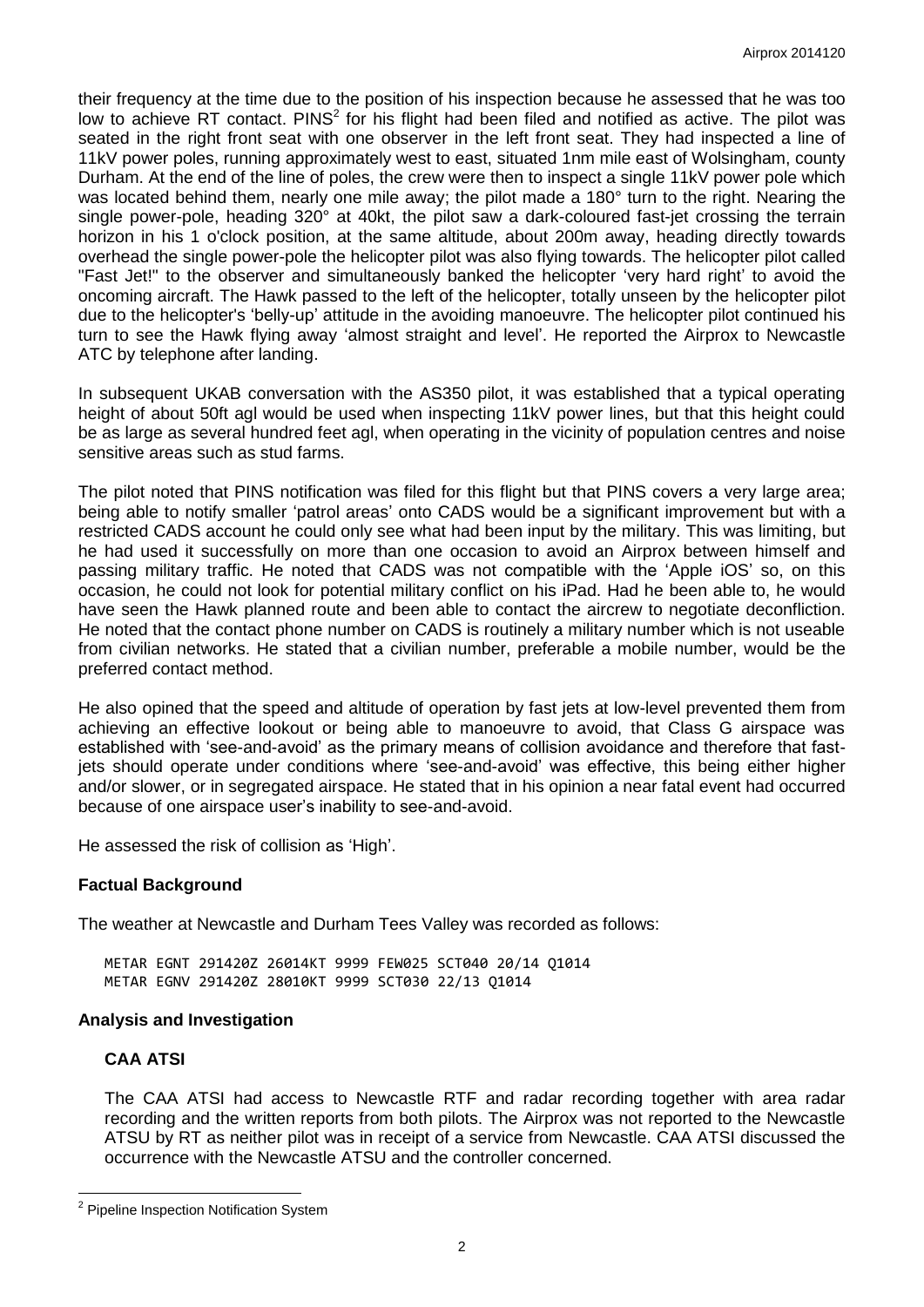The incident occurred 18nm south-southwest of Newcastle Airport, within Class G airspace, between a BAE Systems Hawk T1 and an Aerospatiale Ecureuil AS350 helicopter. The Hawk pilot was operating on a low-level VFR sortie, on a route which passed west of Newcastle airport on a southerly track. He had been in receipt of a Basic Service from Newcastle Radar but had then transferred to the military UHF low-level common frequency two minutes prior to reported CPA.

The AS350 pilot was operating on a local VFR flight from the Newcastle City Heliport and was conducting a four-hour powerline patrol in the Crook area. Due to the low-level nature of the flight, he had left the Newcastle frequency approximately two hours prior to reported CPA. A Pipeline Inspection Notification Procedure (PINS) fax notification was received by the Low Flying Booking Cell (LFBC) on 23 July 2014, regarding the subject helicopter operating in a number of Low Flying Areas including Low Flying Area 12 (LFA 12), from 28 July 2014 to 01 August 2014 (inclusive), between 0800 and 1700, but no route information had been provided. LFA12 covers an area extending from the Scottish Borders across Northumberland and Durham as far south as Leeming. The PINS information regarding the helicopter operation had been notified to military pilots via a warning NOTAM. In addition, the AS350 operating company had read-only access to the military situational awareness CADS tool, which provides details regarding military flights. The AS350 pilot indicated that the operating company were not currently able to input data into CADS.

At 1204:50, the AS350 pilot contacted Newcastle Radar and reported airborne from the Newcastle City Heliport routeing VFR south to operate in the Crook area on patrol at low level. At 1211:18, the AS350 pilot reported going en-route and advised that he would call when inbound to the City Heliport.

The Radar controller started his shift at 1300. At 1411:51, the Hawk pilot contacted Newcastle Radar and reported *" … six west abeam Eshott southbound for the gap in er three minutes".* The controller replied *"*[Hawk C/S] *roger er report at Hexham er it's a Basic Service the Tyne pressure setting is one zero zero eight".* The Hawk pilot acknowledged *"one zero zero eight Wilco* [Hawk C/S]*".* The Newcastle Radar showed the Hawk 14nm north of Newcastle at an altitude of 1000ft. At this point the AS350 was shown as an intermittent contact 18nm south-southwest of Newcastle without level reporting, see Figure 1.



Figure 1: Newcastle Radar at 1411:51

At the end of the RTF exchange between the Hawk pilot and Newcastle Radar [1412:03] the AS350 had faded from radar.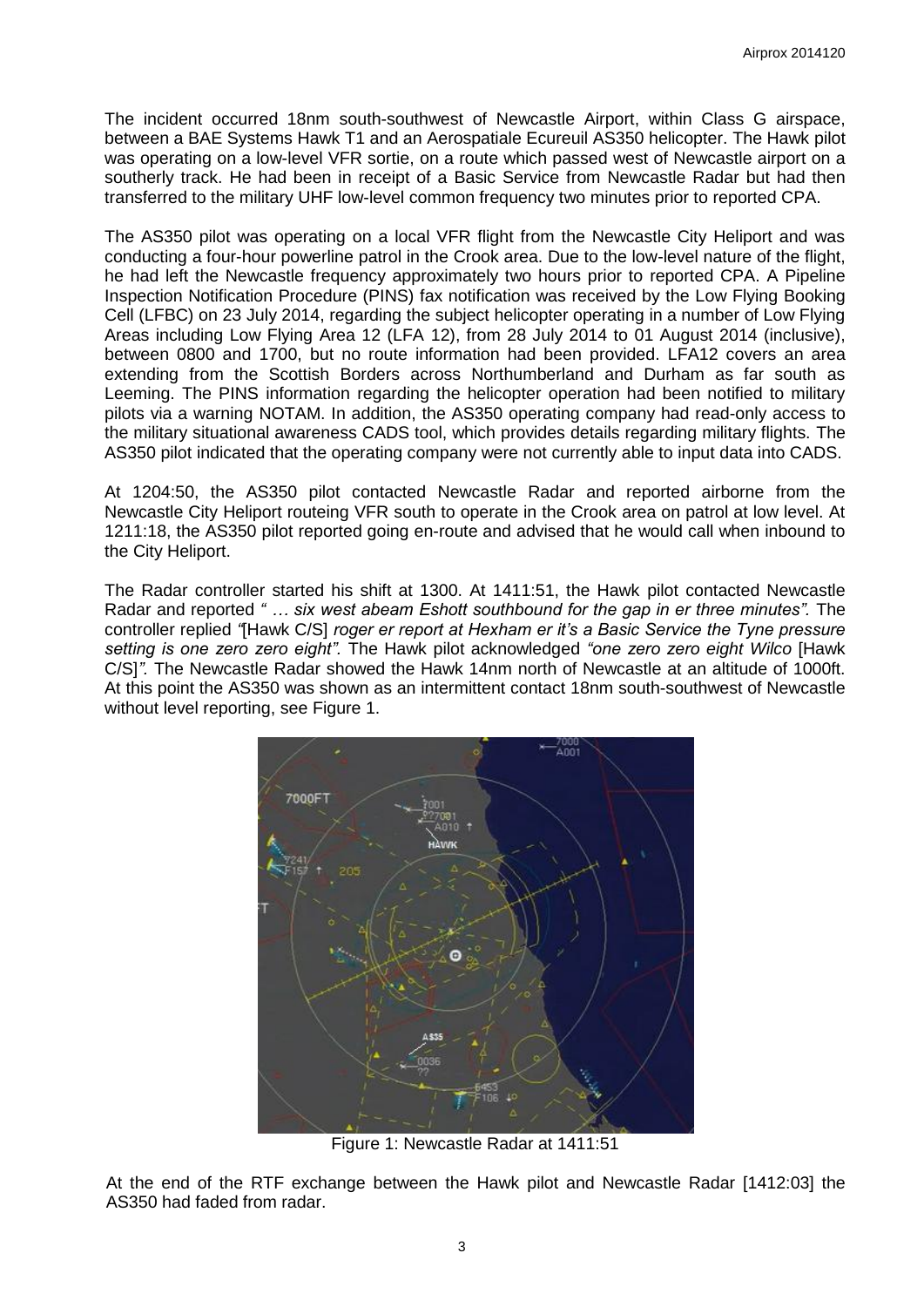At 1414:50, the Hawk pilot advised *"*[Hawk C/S] *is sou – Hexham southbound".* The controller responded *"*[Hawk C/S] *roger further traffic for you just left Durha – sorry the Fishburn, a light airfield just north – sorry just south of Durham routeing to Barnard Castle, Motor Glider, very slow, I think you're going to be well ahead".* The Hawk pilot acknowledged *"*[Hawk C/S]*".* The Hawk pilot then transferred to his en-route frequency, low-level common, see Figure 2.



Figure 2: Newcastle Radar at 1415:00

At 1416:52, the Hawk passed 4.7nm west-northwest of Crook, see Figure 3. This was also in close proximity to the last recorded radar position [at 1411:51] of the AS350.



Figure 3: Newcastle Radar at 1416:52

At interview, the Newcastle Radar controller indicated that he had not been on watch when the AS350 pilot departed the City Heliport and could not recall observing any radar returns from the AS350 until after the pilot had called inbound, returning to the City Heliport. He explained that the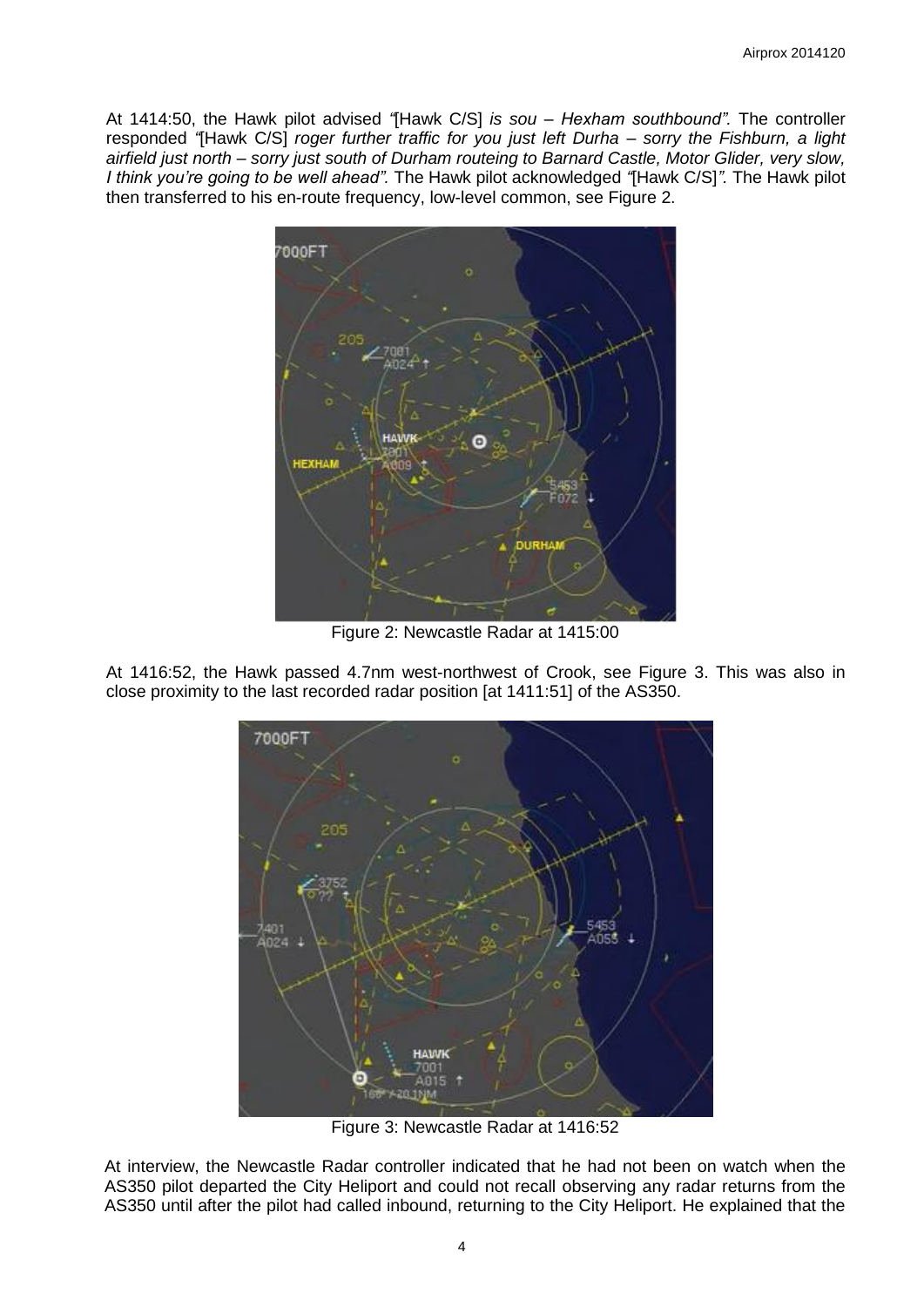previous controller had placed the AS350's local (pink) flight progress strip (FPS) in the pending bay ready for its return flight. The controller added that the AS350 was routinely operated inbound and outbound from the Heliport and it was quite common to have a local FPS for the AS350 in the pending bay, together with other pending local flights. The controller did not believe that he was specifically briefed about the AS350 pilot's operation, other than it was a pending strip waiting for the aircraft's return, and was not aware of its intended route or intentions during the four-hour low-level flight. The controller confirmed that had he observed the AS350 on radar or had greater awareness of the FPS and intended operation in the Crook area, he would have passed Traffic Information. The ATSU reported that the FPS for the AS350 was annotated City - South - City and did not show Crook or any other geographical location. The ATSU advised that it was usual practice for controllers to pass any Traffic Information to military aircraft 'on the low-level route'.

The Newcastle ATSU considered that in addition to the notification measures taken with regards to PINS and LFBC, helicopter operators should also take the opportunity to raise the profile of their operations by better advanced notification and coordination of their intended area of operation with those airports likely to be involved in the provision of information to low flying military aircraft.

Prior to leaving the Newcastle Radar frequency, the Hawk pilot was in receipt of a Basic Service. The controller was not required to monitor the flight and under a Basic Service pilots should not expect any form of Traffic Information. However where a controller has information that indicates that there is aerial activity in a particular location that may affect a flight, they should provide Traffic Information in general terms to assist with pilots' situational awareness.<sup>3</sup>

Before commencing any low-flying sortie, military pilots receive a comprehensive brief on all factors likely to affect their flight and a warning NOTAM had been issued, which included information regarding a helicopter operating in LFA12.

The UK AIP provides guidance for the notification of pipeline and powerline inspection aircraft, ENR 1.10 (Flight Planning), Chapter 6 (Pipeline and Powerline Inspection Procedures) dated 26 Jun 2014, at paragraph 6.2.2 states:

'Pilots, or their representatives, of pipeline inspection aircraft should notify details of all inspection flights to LFBC at RAF Wittering.'

And at paragraph 6.2.5 states:

'On the day of flight, helicopter pilots are strongly encouraged to make a booking with the LFBC by telephone to provide final confirmation that an inspection sortie is taking place. Military crews subsequently making a low level booking into the same areas booked into by the inspection helicopter will then be provided with a further warning based on the helicopter's booking. Similarly, if required by the helicopter pilot, some basic details of known military activity in their own area of operation can also be passed at the time of booking, this process may take a couple of minutes to complete.'

The AS350 pilot did not indicate whether he, or the operating company, had contacted the LFBC on the day of the flight.

#### **UKAB Secretariat**

The Hawk and AS350 pilots shared an equal responsibility for collision avoidance and not to fly into such proximity as to create a danger of collision<sup>4</sup>. If the incident geometry is considered as converging then the AS350 pilot was required to give way to the Hawk<sup>5</sup>.

 $\overline{a}$ 

 $^3$  CAP774 Page 26, Paragraph 2.6

<sup>4</sup> Rules of the Air 2007 (as amended), Rule 8 (Avoiding aerial collisions) and as reflected in Military Flying Regulations.

<sup>&</sup>lt;sup>5</sup> ibid., Rule 9 (Converging) and as reflected in Military Flying Regulations.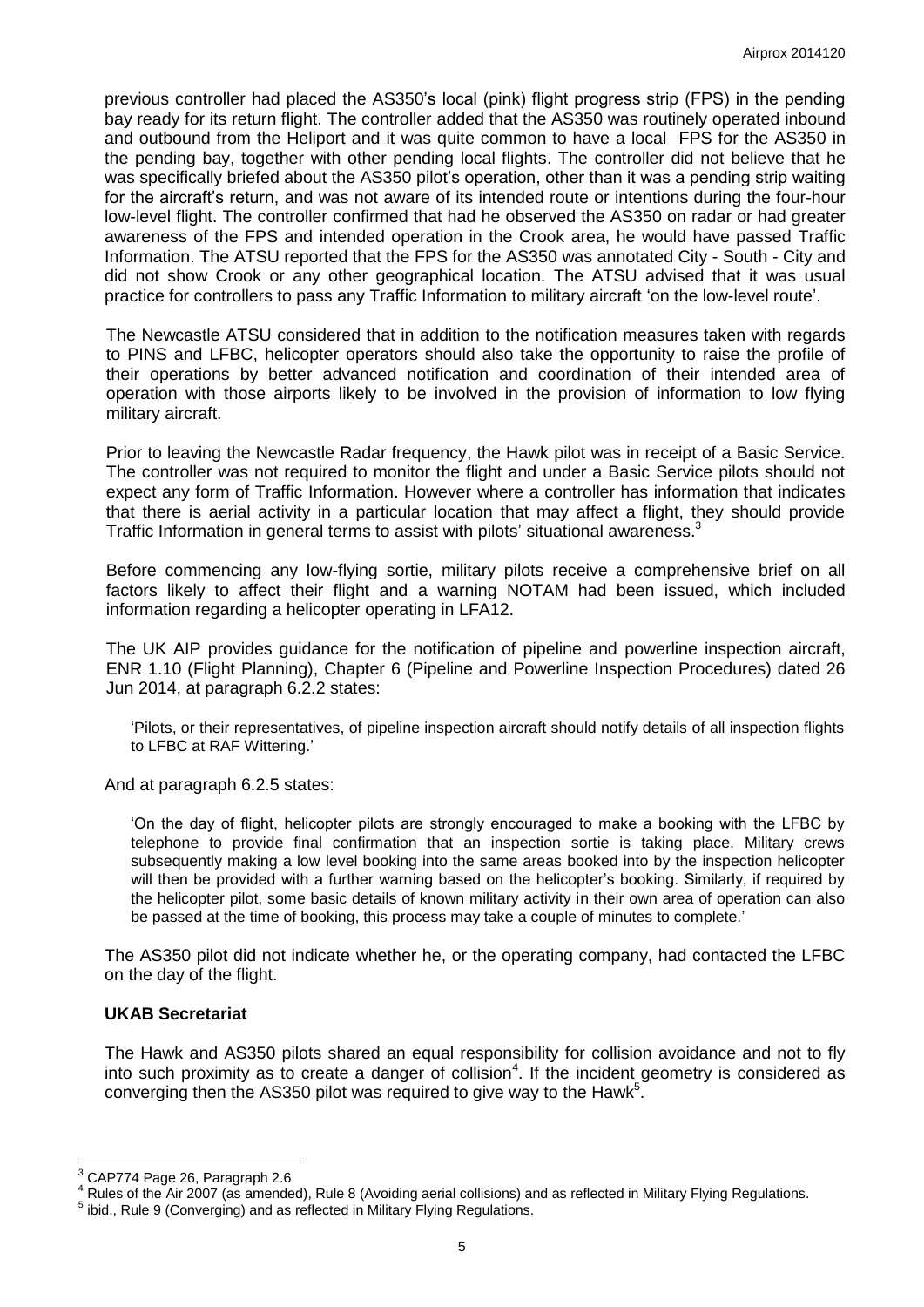# **Comments**

### **HQ Air Command**

A number of barriers to MAC were ineffective in this incident: a PINS notification covering an entire Low Flying Area (in this case LFA 12) lacking the granularity necessary to develop a plan to deconflict with the inspection aircraft; the reported inability of the helicopter pilot to access CADS to gain information on the military flight; lookout impeded by the terrain; and neither aircraft fitted with ACAS or TAS (though it is unlikely that ACAS/TAS would have had time to alert either pilot in this instance). Thankfully a disciplined lookout permitted the helicopter pilot to see the Hawk and take appropriate avoiding action as it crested a ridgeline.

### **Summary**

An Airprox was reported when a BAE Systems Hawk T1 and an Aerospatiale Ecureuil AS350 flew into proximity at about 1417 on Tuesday 29<sup>th</sup> July 2014. Both pilots were operating under VFR in VMC, neither pilot in receipt of an Air Traffic Service.

### **PART B: SUMMARY OF THE BOARD'S DISCUSSIONS**

Information available consisted of reports from the pilots of both aircraft, radar photographs/video recordings (which did not show the AS350 track at the time of the Airprox) and reports from the appropriate ATC and operating authorities.

The Board first considered the pilots' actions. The Hawk pilot had been conducting a planned and authorised low-level sortie in the Military Low-Level Flying System. He had been in contact with Newcastle ATC some 5min before CPA as he transited southwards, but had not received information on the AS350's presence. His first sighting of the helicopter was in his left 9 o'clock position, from where, the Board agreed, he could not have influenced the miss-distance; it was therefore effectively a non-sighting on his behalf. The AS350 pilot had planned a visual power-line inspection and had used PINS to notify the activity. He was not in receipt of an ATS due to his height and consequent RT terrain screening, but was maintaining a visual lookout such that he saw the approaching Hawk with sufficient time to take some avoiding action. The Board felt that his was a late sighting due in no small part to the Hawk pilot's use of terrain screening at low-level; given the local terrain, he could not reasonably have seen the Hawk much sooner. Even with all its lights illuminated, the Hawk pilot did not see the AS350, and Board members wondered if the visual conspicuity of the helicopter had been enhanced through the application of a contrasting colour on one of the rotor blades: military pilot members remarked on the effectiveness of this measure on SAR helicopters, even when viewing the blade disc at an oblique angle. In a subsequent discussion with the AS350 pilot after the Board meeting, he stated that the helicopter was fitted with high-conspicuity blades at the time of the Airprox.

The Board discussed the missed barrier of Traffic Information to the Hawk pilot regarding the AS350. The AS350 pilot had used PINS to notify his activity, but this notification, through no fault of his own, covered a large geographic area including the entirety of the Low Flying Area within which the Hawk pilot was flying at the time of the Airprox. The Board agreed with the AS350 pilot's comment that PINS lacked the granularity to provide meaningful traffic deconfliction, and noted that the CAA was currently reviewing the use and utility of PINS. Members noted that the AS350 pilot recalled having notified Newcastle ATC of his general operating area at commencement of daily operations, but that this information was not passed to the Hawk pilot.

Turning to traffic awareness measures, Board members were not clear as to the utilisation of CADS by civilian operating companies and consequently received a comprehensive brief from the Military Low-Level Flying Operations Advisor. He stated that the AS350 operating company had received CADS training in March, including read/write access to CADS, but it was a company decision as to how that access was implemented. The Advisor acknowledged that CADS was not fully compatible with the iOS operating system, but stated that it was just a question of reduced functionality, and that